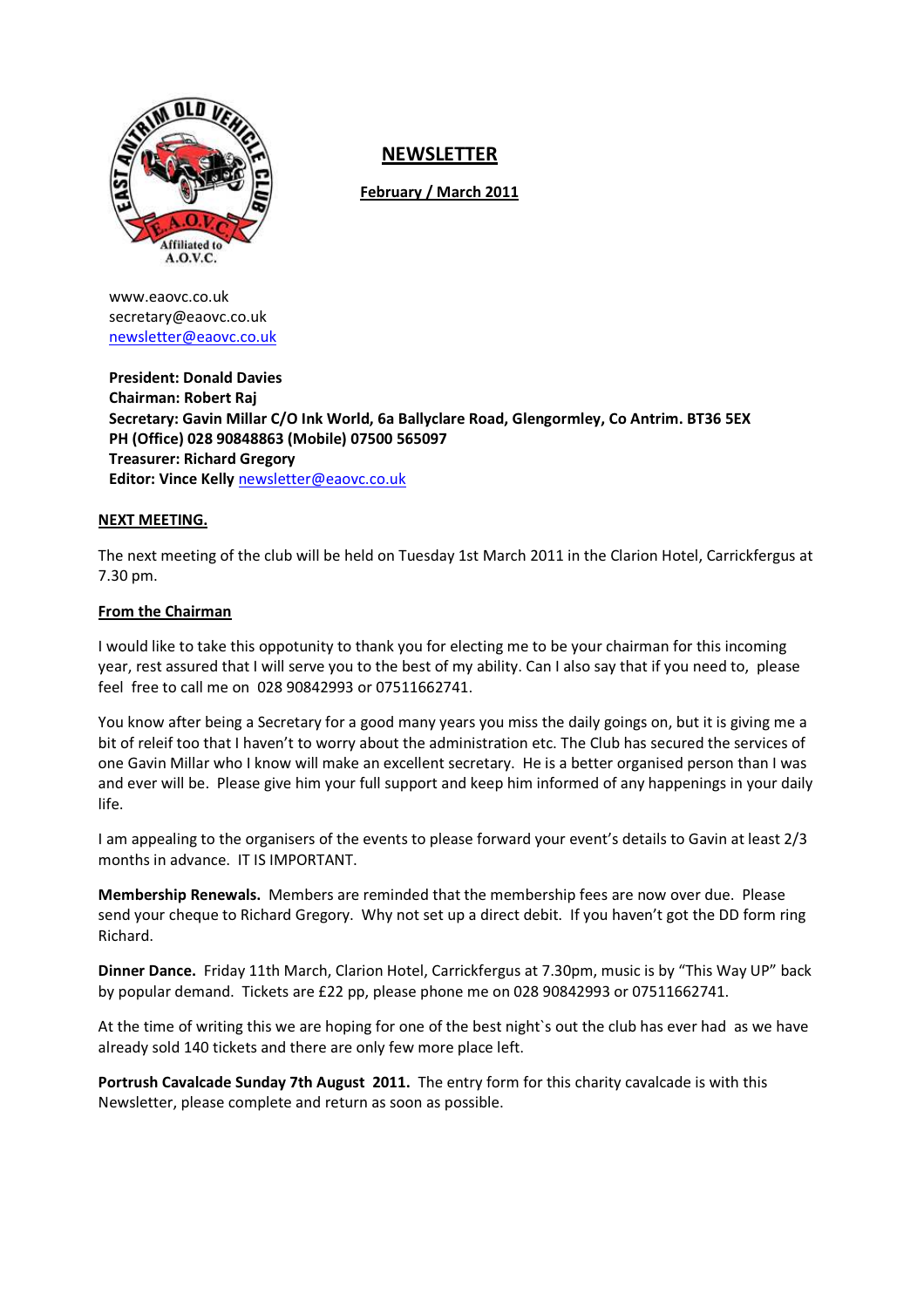Portrush Cavalcade Advertising. You are requested to please try to obtain advertising for our Souvenior Programme for this event, most of our money for the charity comes from the advertising, your help will be much appreciated. Full page £50, half page £30, quater page £15. If you think about it you will know lot of people in business and if you approach them you might be able to get one or two adverts.

Portrush Cavalcade Charity. The charity for this year is Friends of the Cancer Centre, Belfast City Hospital. 'Friends' is the leading local cancer charity based at the heart of the Cancer Centre, Belfast City Hospital. The charity relies entirely on voluntary donations and with your help and support 'Friends' makes a real and meaningful difference for thousands of cancer patients and their families across Northern Ireland.

Once again please accept my sincere thanks for your support, your help and your LOVE.

God Bless.

Robert Raj

# If you need an entry form.

You can download one from www.eaovc.co.uk for non club events www.aovc.co.uk or contact Gavin Millar at secretary@eaovc.co.uk Mobile 07500 565097. If you are having difficulty downloading a copy contact Gavin.

## REGRET

We regret the death of our esteemed member Cecil McGladdery and tender our deepest sympathy to his wife and the family Circle.

## Club events coming up.

# Club Annual Dinner Dance - Friday 11<sup>th</sup> March 2011

Venue is the Clarion Hotel, Carrickfergus at 7.30pm, music is by "This Way UP" back by popular demand. Tickets are £22 pp, please phone Robert on 90842993 or 07511662741.

## UK National Drive Day / Coleman's Garden Centre Run – Sunday  $17<sup>th</sup>$  of March 2011.

Meeting point is Carrickfergus Castle Car Park at 11.00 am then by way of 15 / 20 mile drive to Coleman's Garden Centre Templepatrick arriving at 12.45am for an afternoon static display. The event manager is Brian Hamilton Mob 0771 2874679 Free to driver and passenger, tea / coffee / scones courtesy of Coleman's Garden Centre. Closing date for entries Friday 8<sup>th</sup> April 2011, LATE ENTRIES CANNOT BE GUARANTEED.

## Easter 2011 Run to Co Donegal

Departing Saturday 23/04/11 at 10.00am from Chimney Corner Hotel, Glengormley. Picnic stop will be en-route and then onto Donegal town where we book into the Mill Park Hotel. It is hoped in conjunction with the Atlantic Coast Car Club of Donegal to have a short drive on Sunday in the local area e.g. to the Blue Stack Mountains. Entry fee: - £70.00 per person sharing (includes. Dinner, B/B at hotel)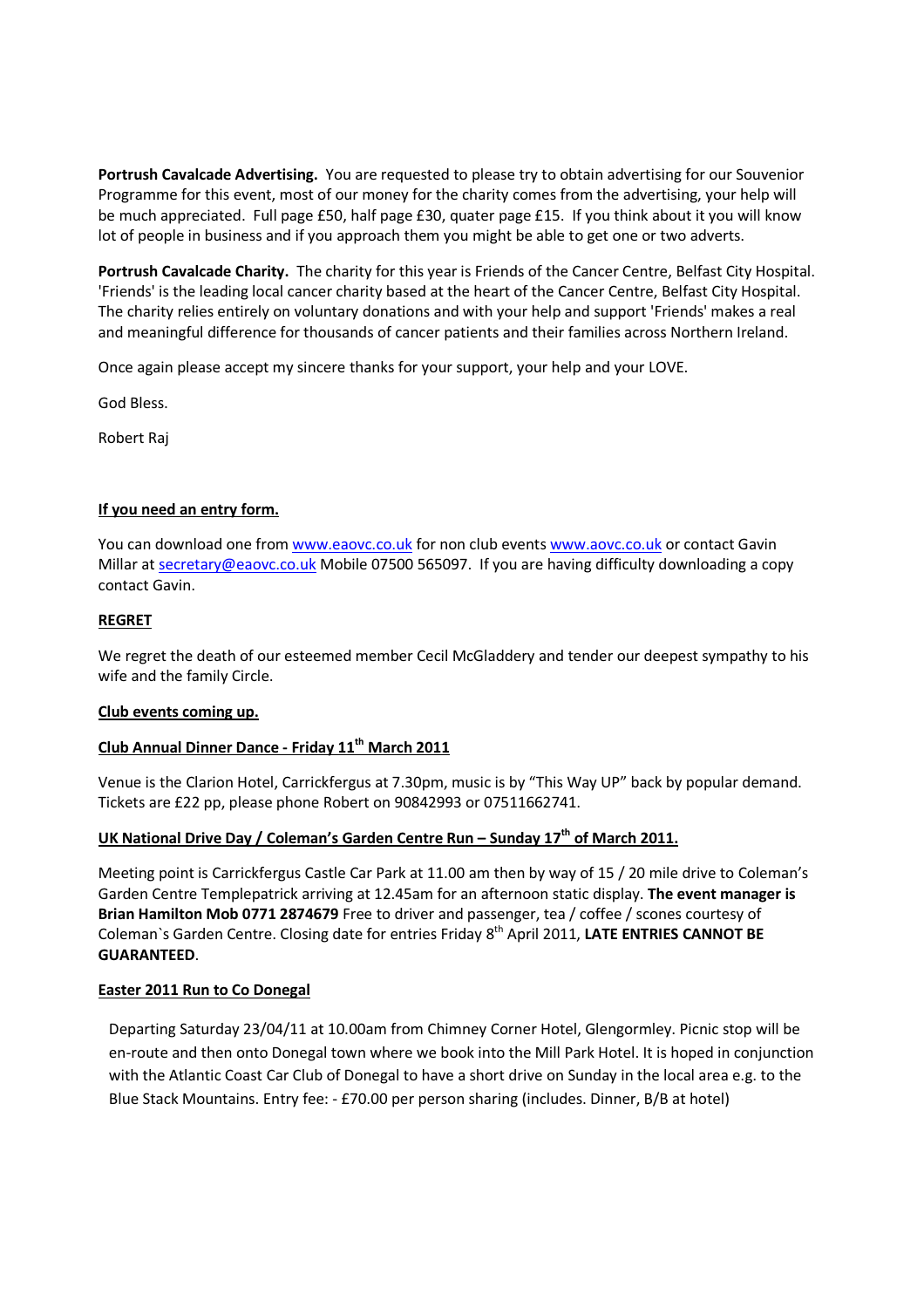Contact Event Managers James Mullan 078 500 99559 & Patrick Cleary 078 111 80512 Closing date for entries 02/04/11 LATE ENTRIES CANNOT BE GUARANTEED HOTEL ACCOMMADATION, so fill in the online entry form now as it is booking up fast!!

Event Managers Please note that you are required to have all details of your event available to go into print i.e. entry forms etc at least two months prior to your event, sorry folks but we are now too big for wing and a prayer type administration, we have to get entry forms out well in advance.

# Reports from previous events and for photos please checkout our web site!

# 2011 Annual General Meeting

The club's AGM was held on 4th January 2011 and it was all change at the top. As expected Robert Raj, the outgoing secretary, has taken the post of Chairman. David Lauro steps into the role of Vice-Chairman. Derek Clark has done an outstanding job in the role as Chairman for the past two years and steps down for a well earned break.

Gavin Millar has the unenviable task of following Robert into the role of Secretary. Brian Hamilton has stepped down as President of the club; Donald Davies has taken that role for this year.

Richard Gregory will remain as Treasurer with Heather Caulfield continuing in the role of Assistant.

# Club Officers 2010-2011

| President       | Donald Davies          |  |
|-----------------|------------------------|--|
| Chairperson     | Robert Raj             |  |
| Vice-Chair      | David Lauro            |  |
| Secretary       | Gavin Millar           |  |
| Asst. Secretary | Patrick Cleary         |  |
| Treasurer       | <b>Richard Gregory</b> |  |
|                 |                        |  |

The club wishes to thank all the outgoing officials for all their hard work and time spent in keeping the club running smooth and efficiently for the past year.

In other business conducted on the night the charity chosen for the forthcoming Portrush Run is 'Friends of the Cancer Centre, Belfast City Hospital'. All the amendments to the Constitution where adopted and a full copy will be available on the site shortly.

This is the start of a new year and a good time to remind people to support the club and make the time and effort taken by the committee and the office bearers as well as the organizers of the various events throughout the year.

Remember it's your club and we need your participation to make it all work.